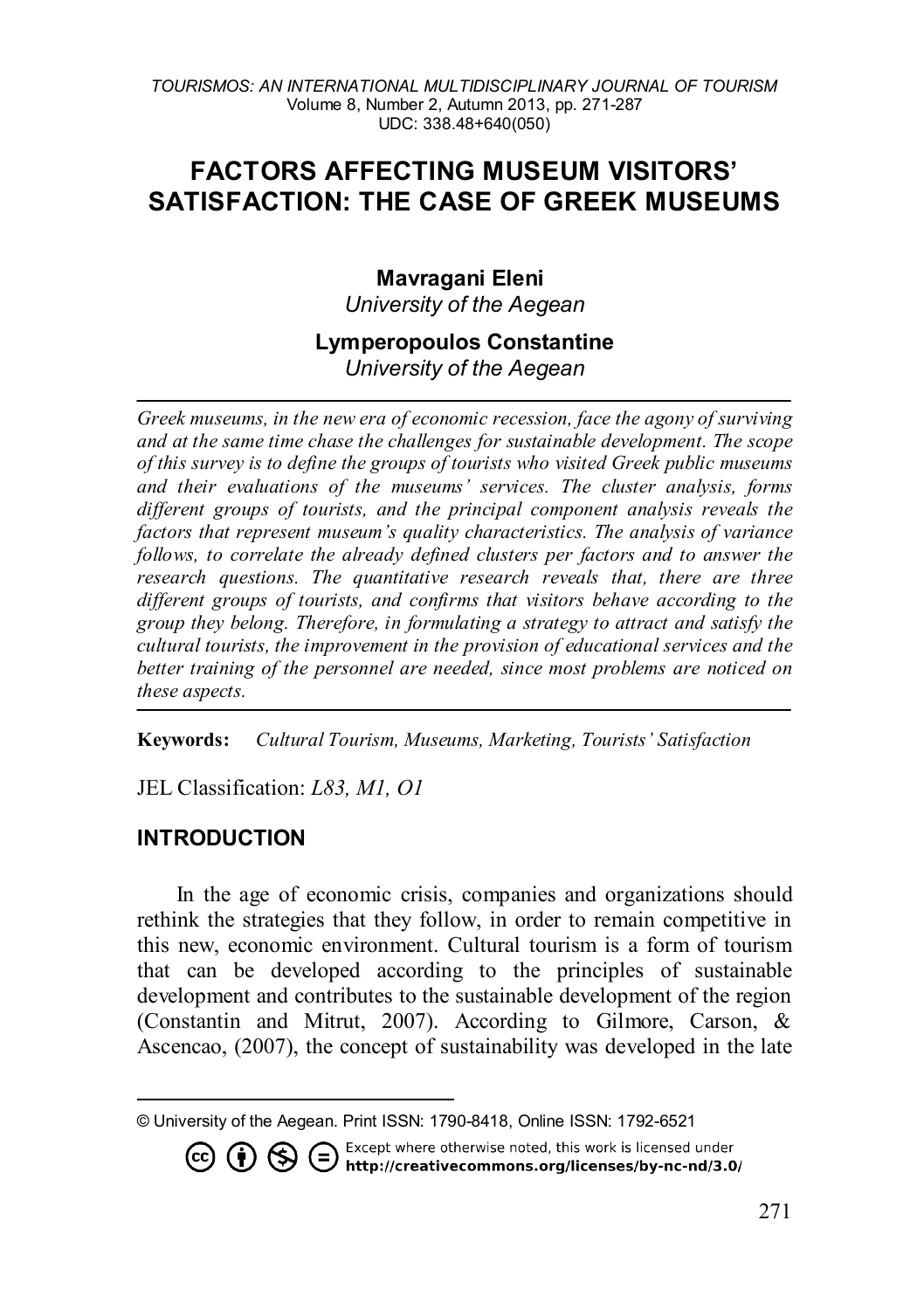1980s, early 1990s. The sustainable development of a tourist destination could be safeguarded by providing quality services to tourists, who seek for sui generis and unique experiences, like the ones that cultural tourism provides.

The tourism industry contributes significant to the national gross domestic product and is among the most dynamically growing industries in the world. The fast growing tourism sector increases the number of visitors to cultural sites. This has notably implications to the managers of the monuments and sites and arises the need for sustainable tourism marketing, in order to preserve the monuments for future generations (Gilmore et al., 2007).

Greek museums, in the new era of economic recession, face the agony of surviving and at the same time, chase the challenges for sustainable development. Cultural tourists could empower decisively the museums, the archaeological sites and the Greek tourist destinations, reinforcing their sustainable development. The cultural monuments are often lacking in marketing strategy and fail to realize the necessity of sustainable tourism marketing. The strategic marketing can enhance viability, increasing revenue from the influx of tourists and ensure the future development of the destination (Gilmore et al., 2007). In addition, an effective marketing strategy increases the public interest and revenue, helps museums to fulfil their mission and enhance sustainable development in the region (Chhabra, 2009).

### **LITERATURE REVIEW**

The role of heritage and culture in motivating tourists is decisive. In a sample of 30.000 interviews, the holiday motivation for up to 26% of the sample was to visit historic places and sites (Middleton  $\&$  Hawkins, 1998). According to Middleton and Hawkins (1998), the sustainable development of tourism has two dimensions; to protect the natural, social and cultural environment from the adverse effects of tourism and to develop appropriate business activities, which will enhance the sustainable development of the regions, through tourism and travel. Sustainability could be supported with attractive destination images, quality tourist products, value for money services, efficient segmentation of market niches, and repeated visits that enhance the existing quality of the destinations (Middleton & Hawkins, 1998).

Sustainable development of Greek tourism destinations could be related to the satisfaction of tourists and visitors of museums and archaeological sites, since they constitute dominant features of Greek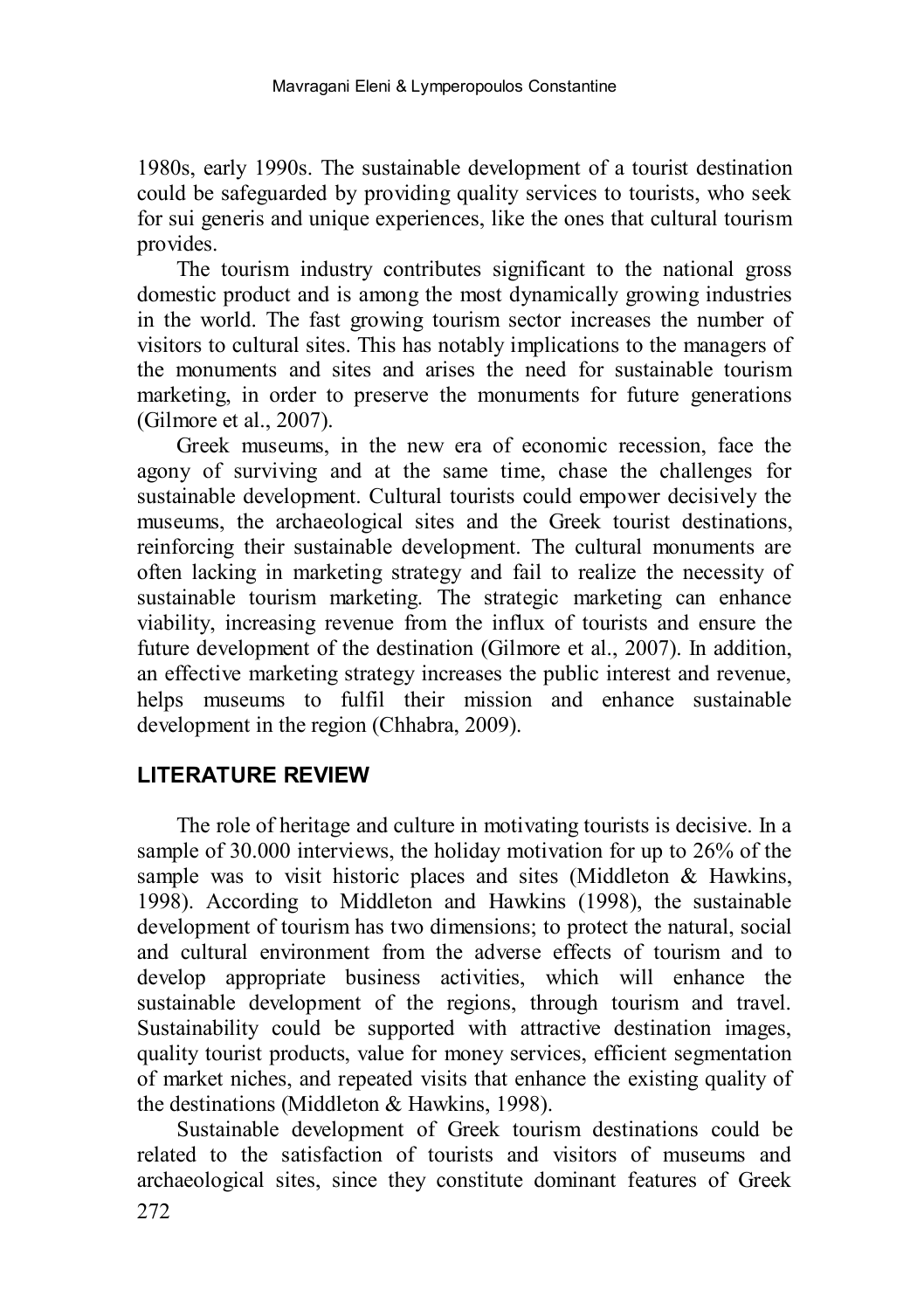destinations and at the same time, the level of visitor's satisfaction is crucial for their sustainability. Sustainable development implies that the needs of this generation are covered, without compromising the ability of future generations to meet their needs. When an activity is characterized as sustainable, could theoretically continue forever, without causing problems in the future.

In the literature, there is not a holistic marketing strategy which strengthens the sustainable development of cultural tourism (Chhabra, 2009). The concept of using marketing for sustainable tourism development has been studied more in forms of tourism, for example the ecological rather than cultural (Chhabra, 2009). Chhabra (2009) presents a model of sustainable cultural tourism marketing, Sustainable Heritage Tourism Marketing Model (SHTM) that consists of a mission statement, along with a communication plan. Since tourist destinations constitute key factors of the tourism demand, is absolutely necessary to design a local marketing program or different tourist destinations in the country. The role of the museums and the historical monuments to the enforcement of the image and the development of the city, is decisive in the context of designing a strategic marketing plan (Deffner et al., 2009).

Cultural tourism constitutes a strategy of sustainable development and achieving local quality of life (Sdrali and Chazapi, 2007), and is growing worldwide, thus must follow the challenges posed, in order to remain a competitive form of tourism, since the challenges arising are many (Phaswana-Mafuya & Haydam, 2005). According to Phaswana-Mafuya and Haydam (2005), tourism organizations must broaden their offerings to meet the growing needs of increasingly discerning tourists, without lowering the quality of the services and the culture of the region. The profile of tourists, the needs, the expectations, and their desires and perceptions, should be clearly defined in order to ensure their satisfaction and repeated visits in the future.

Consumer satisfaction has been studied extensively in the literature (Rojas & Camarero, 2008). Whatever the nature of the service is, customer satisfaction is the most important goal that should be set (Eraqi, 2006). The study of museum visitors' satisfaction is mainly focused on the relationship between quality and satisfaction (Caldwell, 2002; De Ruyter, Bloemer, & Peeters, 1997; Harrison & Shaw, 2004), while there is limited research on the experience of museum visitors (Rowley, 1999) and its relationship with satisfaction.

From the literature comes out a link between satisfaction and the willing of dissemination of the service (Parasuraman, Zeithaml, & Berry, 1988; File, Cermak, & Prince, 1994; Shemwell, 1998; Soderlund, 1998;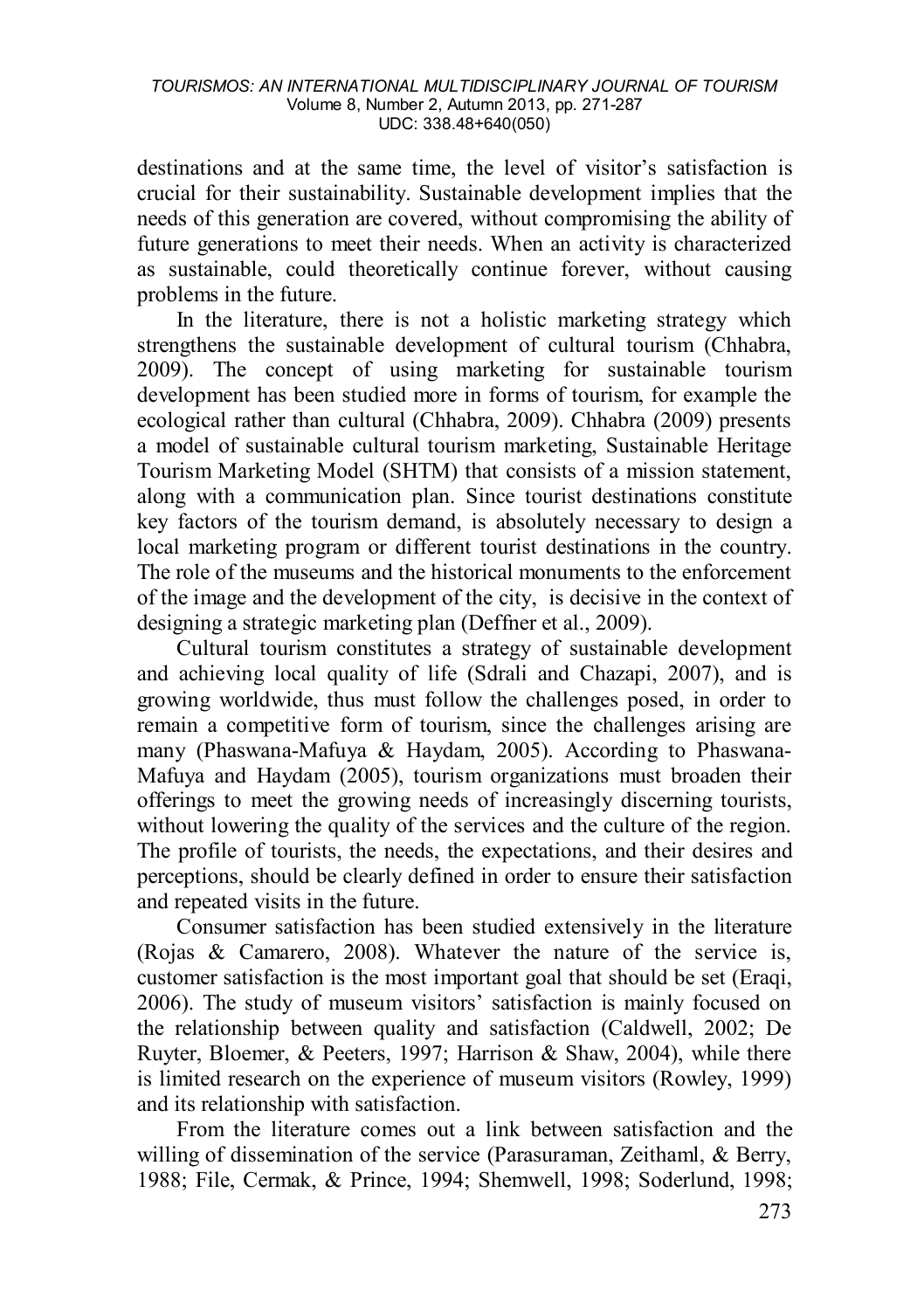Hennig- Thurau, Gwinner, & Gremler, 2002; Ennew, Banerjee, & Li, 2000). Although the relationship between customer satisfaction and service quality has been studied, the relationship between satisfaction, by providing quality services and positive word of mouth at the same time, has not been investigated yet (Chaniotakis & Lymperopoulos, 2009). This underlines the importance of the personnel, not only in providing adequate services but also in promoting the organization through the influence they exert on shaping the opinion of visitors and consequently the word of mouth.

Satisfied visitors are those that affect the long-term survival of an organization, through repeated purchase and through the word of mouth communication, (Huo & Miller, 2007). The directors of museums recognize as an essential element of the museum visit, the visitors' satisfaction and are interested in factors affecting visitors to revisit the site and recommend to others (Harrison & Shaw, 2004; Kawashima, 1998; Mclean, 1994).

According to Rojas and Camarero (2008), satisfaction is achieved when the expectations of visitors are met or exceeded. The expectations of visitors, from various sources for example advertisements, opinions, friends and previous experience, affect the evaluation of their perceived service (Rojas & Camarero, 2008; Zeithaml, Berry, & Parasuraman, 1993). Thereupon the expectations of visitors influence the perceived service quality; therefore the perceived quality influences satisfaction ratings (DeRuyter et al., 1998; Oliver, 1999; Rojas & Camarero, 2008).

### **CONCEPTUAL FRAMEWORK**

Visitors choose a service to gain some utility. They evaluate the satisfaction they receive from the services by comparing their expectations, with the perceived quality of the service (Tse  $\&$  Wilton, 1988; Rojas, & Camarero, 2008). When the perceived quality is superior to visitor's expectations, a visitor can be satisfied. From the literature comes out that the service satisfaction is a key factor for future behaviour and the intention to repeat the visit (Fornell, 1992; Oliver, 1999; Zeithaml, Berry, & Parasuraman, 1996). The higher the satisfaction is, the stronger the intention of the visitor-consumer is (Rojas et al., 2008), to visit again the site in the future and recommend to friends and relatives.

The adoption of marketing philosophy in the museum operation will result in higher satisfaction ratings, and satisfied visitors will become the best ambassadors of the organization, spreading its fame through the word of mouth (Tobelem, 1998). It is important to underline that creating a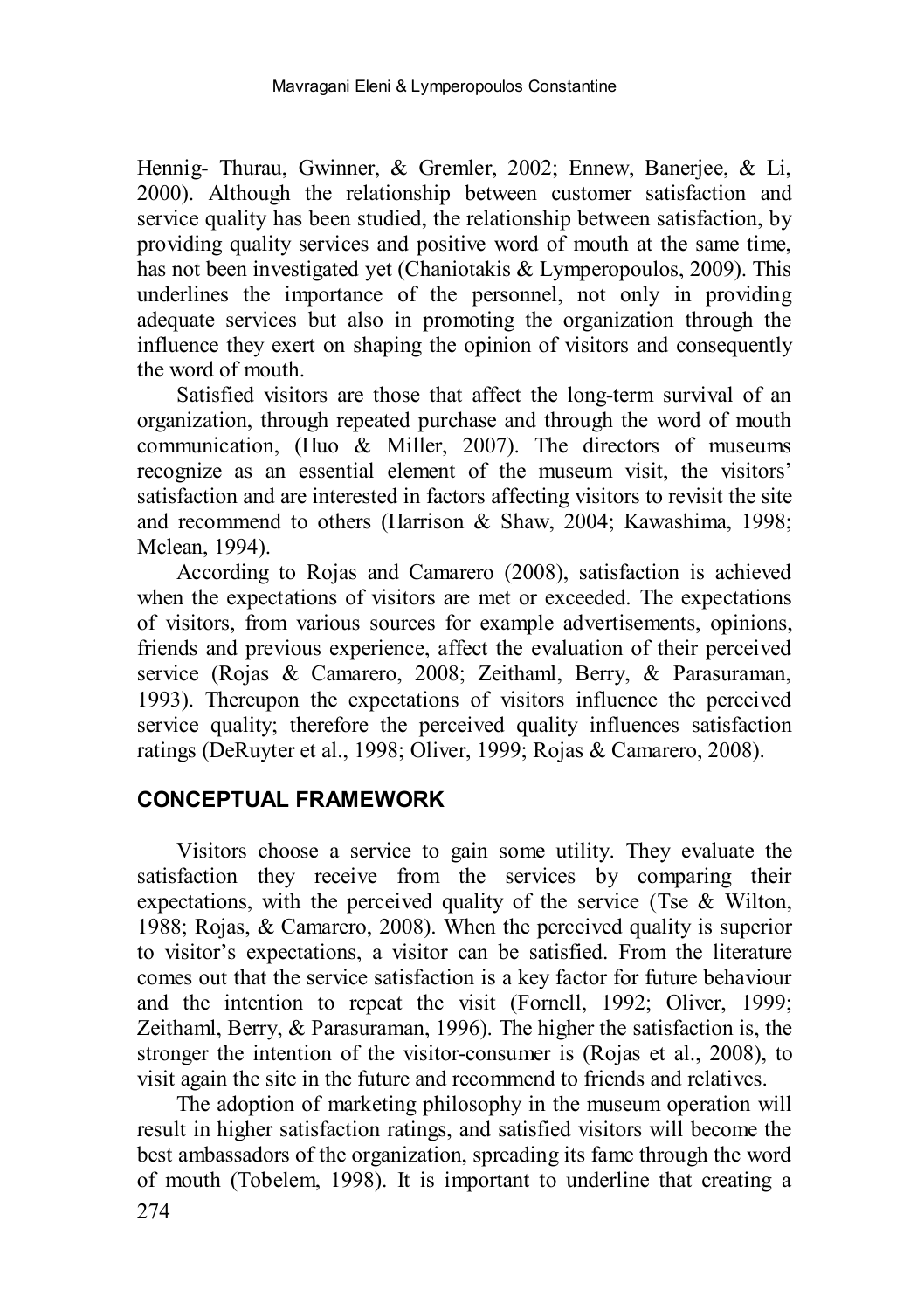strong brand, is essential in developing a positive word of mouth (WOM), (Kotler, Kotler & Kotler, 2008; Rentschler, 2007).

The basic literature on tourism development and visitor satisfaction argues that tourists choose their destination based on their experience. Their positive or negative experiences form their satisfaction or their tourist trip. According to the research of Lee, Lee, & Wicks,  $(2004)$ , the motivation of the visit and the type of visitor, affect their overall satisfaction. The demographic characteristics of tourists, according to Huo and Miller (2007), often affect their satisfaction, especially for museums' visits. Huo and Miller (2007), based on previous surveys, they define a theoretical model exploring the relationship between visitor satisfaction, the characteristics of the service and their future intentions on behaviour.

Huo and Miller (2007) define three assumptions of the relationship between visitor satisfaction and tourism development that lead to increased museum visits:

- The greater the satisfaction of the visitor experience is, more likely is to revisit the museum.
- Visitor's satisfaction depends on the characteristics of the visit, the staff and the overall perceived experience.
- Satisfaction varies, depending on the demographic characteristics of each group of visitors.

The research results of Huo and Miller (2007), confirm the three cases. More likely to visit again the site in the future is, when the satisfaction is higher. The museum's personnel is crucial in evaluating the services offered by the visitor, as well as the level of satisfaction varies according to the country of origin, especially among Americans and Asians.

The quality of services can be assessed by using rating scale (service quality measurement), (Albacete-Saez, Fuentes-Fuentes, & Montes-Llorens, 2007). The service quality is the result of comparing the expected quality and the perceived quality of the service. One of the most widely used rating scales in services is the SERVQUAL of Parasuraman, Zeithaml and Berry (1988, 1991), which assesses customers' expectations and the perceived quality of service. This method influences many researchers but receives also many critical reviews (Buttle, 1996; Ekinci & Riley, 2001).

The theoretical model SERVQUAL, developed by Parasuraman et al. (1988), is a useful tool for studying the quality of service and customer satisfaction (Eraqi, 2006). Nowacki (2005) uses this model in the evaluation of the museum as a tourism product and Eraqi (2006), for the tourist services. The assessment of the service quality, because of its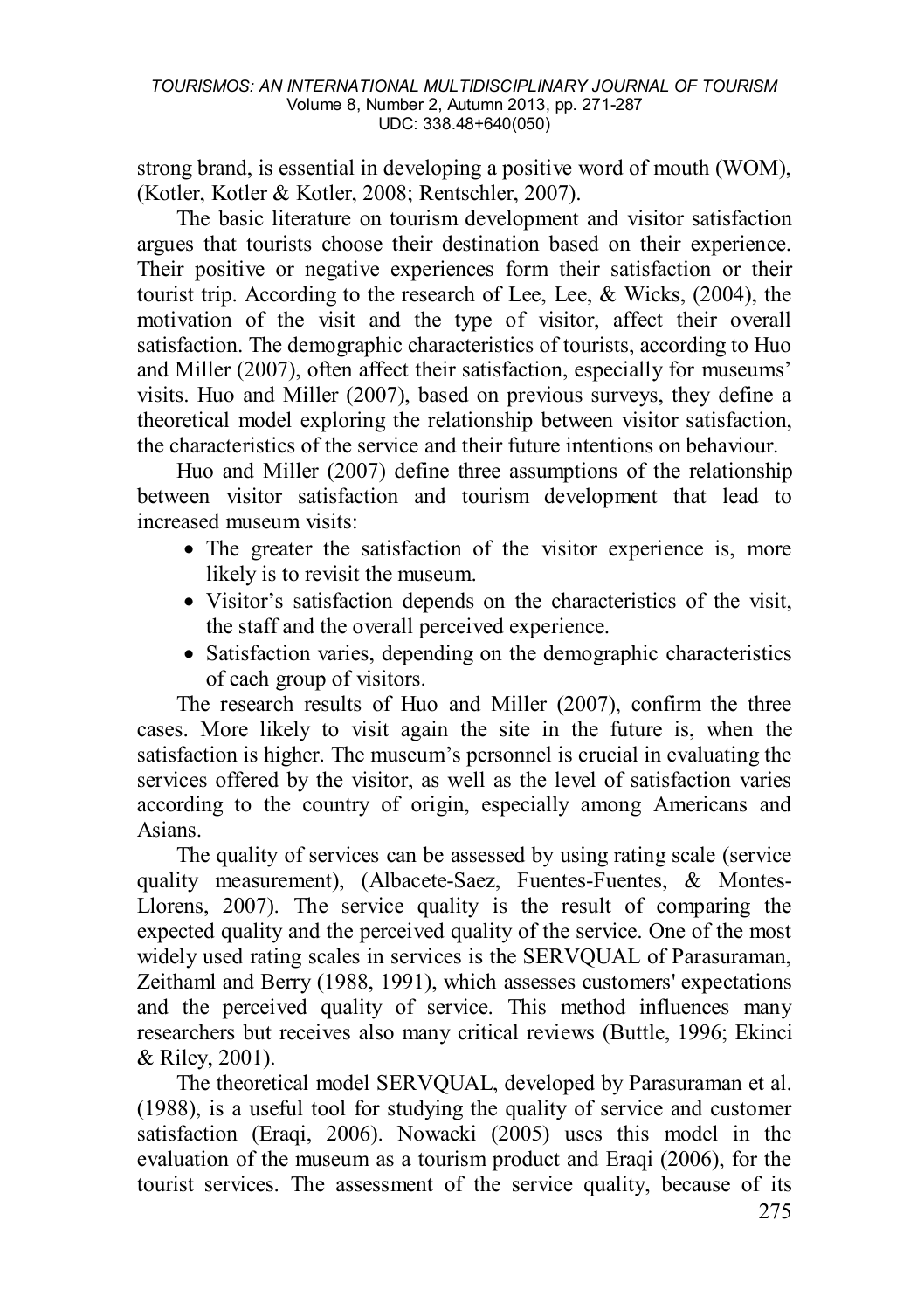intangible nature, is much more difficult than evaluating the quality of products. To achieve this Nowacki (2005) conducted a survey among museum visitors to identify what are the expectations of visitors and what is the level of perceived quality, using the model SERVQUAL, in assessing the quality of the museum.

Apart from the technical support and the design of museums by specialists, the study of the expectations of visitors and the ultimately perceived service, is needed (Nowacki, 2005). This method is used in recreational areas (Taylor, Sharland, Cronin, & Bullard, 1993), historical sites, historic houses (Frochot & Huges, 2000), tourist agencies (Luk, de Leon, Leong, & Li, 1993), tourism offices (Ryan & Cliff, 1997), theme parks (O'Neill & Palmer, 2003) and other forms of entertainment and tourism.

Based on the theoretical model of SERVQUAL by Parasuraman et al. (1988), two (2) research questions are formed and investigated in the present paper:

- Research Question 1: Are the preferences and interests of the tourists-visitors, differentiated according to the characteristics of the group they belong (Lee et al., 2004)?
- Research Ouestion 2: Which are the main factors that constitute the dimensions of the service quality in the Greek public museums (Nowacki, 2005; Lam & Hsu, 2006)?

## **METHODOLOGY**

The present survey, researches the impact of cultural tourism to the development of tourist destinations, using three statistical methods; the cluster analysis, the principal component analysis and the ANOVA. The survey took place from January 2009 to July 2009 with 535 questionnaires, filled by tourists, visitors of five different museums, in five tourist destinations in Greece. The quantitative research was carried out in five Greek, archaeological museums, which were: the Delphi Museum, the Mycenae Museum, the Ancient Olympia Museum, the Ancient Corinth Museum and the Epidaurus Museum. Those public museums represent about the 15% of the total museum visits, including their archaeological sites sites (http://www.statistics.gr/portal/page/portal/ESYE/PAGEthemes?p\_param=A1802).

276 The scope of the survey was to define the groups of tourists who visited the Greek museums and their evaluations of the museums' services offered to them. In order to achieve this scope, the questionnaires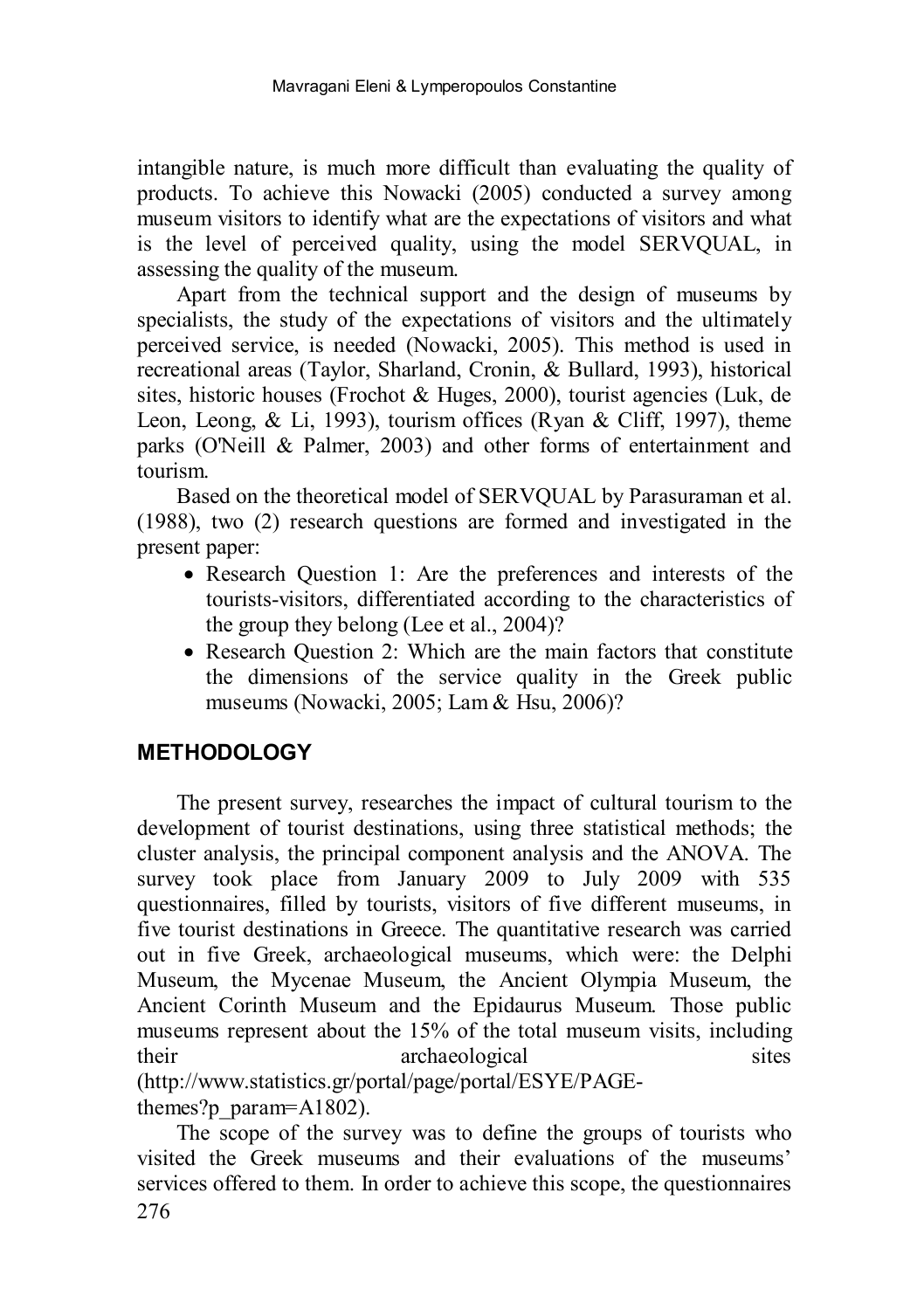are designed according to the literature and investigate the factors that represent the data quality and the visitors' satisfaction elements of the services offered. The cluster analysis, forms different groups of tourists with different interests and evaluations and the principal component analysis, forms the factors that represent museum's quality characteristics. Thereupon, the analysis of variance follows the two previous methods, to correlate the already defined clusters per factors, by ANOVA (Lymperopoulos & Eeckels, 2003).

## **ANALYSIS OF RESULTS**

The cluster analysis is based on the evaluation of certain features of the services offered and reveals the presence of three (3) distinct groups of tourists, with different interests and preferences. The first group of tourists has special cultural interest and its name is the Cultural Oriented group. They value higher the cultural attractions and assess lower the natural attractions, the infrastructure, the accommodation, the food, the entertainment and the quality of the service offered in relation to its cost (Diagram 1).

The second group shows a modest interest for both cultural and natural attractions and its name is the Intermediate. They rate lower the natural attractions, the infrastructure, the accommodation, the food, the entertainment and the quality of the service offered, while they assess slightly more emphasis on cultural attractions (Diagram 1).

The third group shows more interest in natural beauty and natural attractions and thus its name is the Natural Oriented group. They evaluate high the natural attractions, lower the cultural attractions and even lower the infrastructure, the accommodation, the food, the entertainment and the service quality (Diagram 1).

The six (6) characteristics of visitors that derive from the questionnaire (nationality, age, sex, education, income, family status), are compared with the group, the cluster the tourists belong and are presented at the Table 1. The survey shows that, those interested more in cultural attractions, the Cultural Oriented, are about one third of the visitors (32%). Canadians have the highest percentage in this group. They are mostly at the age of 46-55, men with higher education, with income less than 1000 euros, married with independent children. They evaluate positive the value for money of the services offered, the image of the museum they visited, the facilities and exhibits and the stores and cafes. Negative they evaluate the educational aspects and the personnel, while neutral the price (Table 1).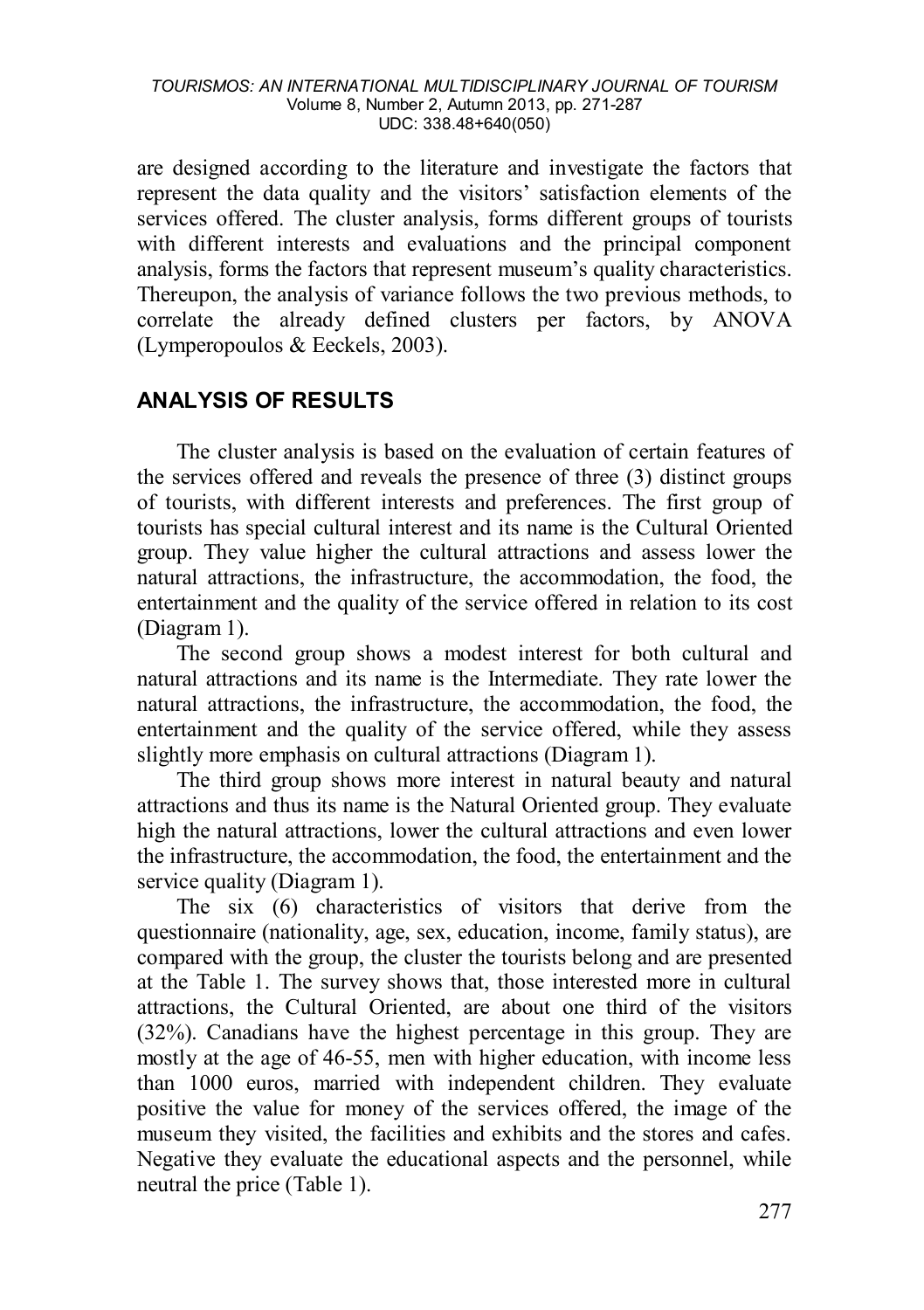The second group, the Intermediate constitute 50% of the sample. Asians have the highest percentage in the sample. They are mostly older than 65 years, men with basic education and income 1501-2000  $\epsilon$ , widow and widower. They evaluate the value of the service offered in relation to its costs negative but they have a positive image for the museum. They evaluate negative the facilities and exhibits and the price of the museum. At the same time, they evaluate positive the educational aspects and the staff, while neutral the stores and cafes (Table 1).



#### **Diagram 1** Three (3) Clusters.

Natural At. Cultural At. Infrastr. Acc./Food/Ent. Service Quality Perceived Value

Finally, the third group, the Natural Oriented, consists the 18% of the sample. The Americans have the highest percentage in the sample. They mostly are at the age of 56-65 years, women with secondary education, with income 1001-1500 euros and single. They evaluate as not good the value for money of the services offered, they have negative image for the museum and they evaluate neutral the facilities and the exhibits. Positive they evaluate the educational aspects, the price and the personnel but negative the stores and cafes of the museum (Table1).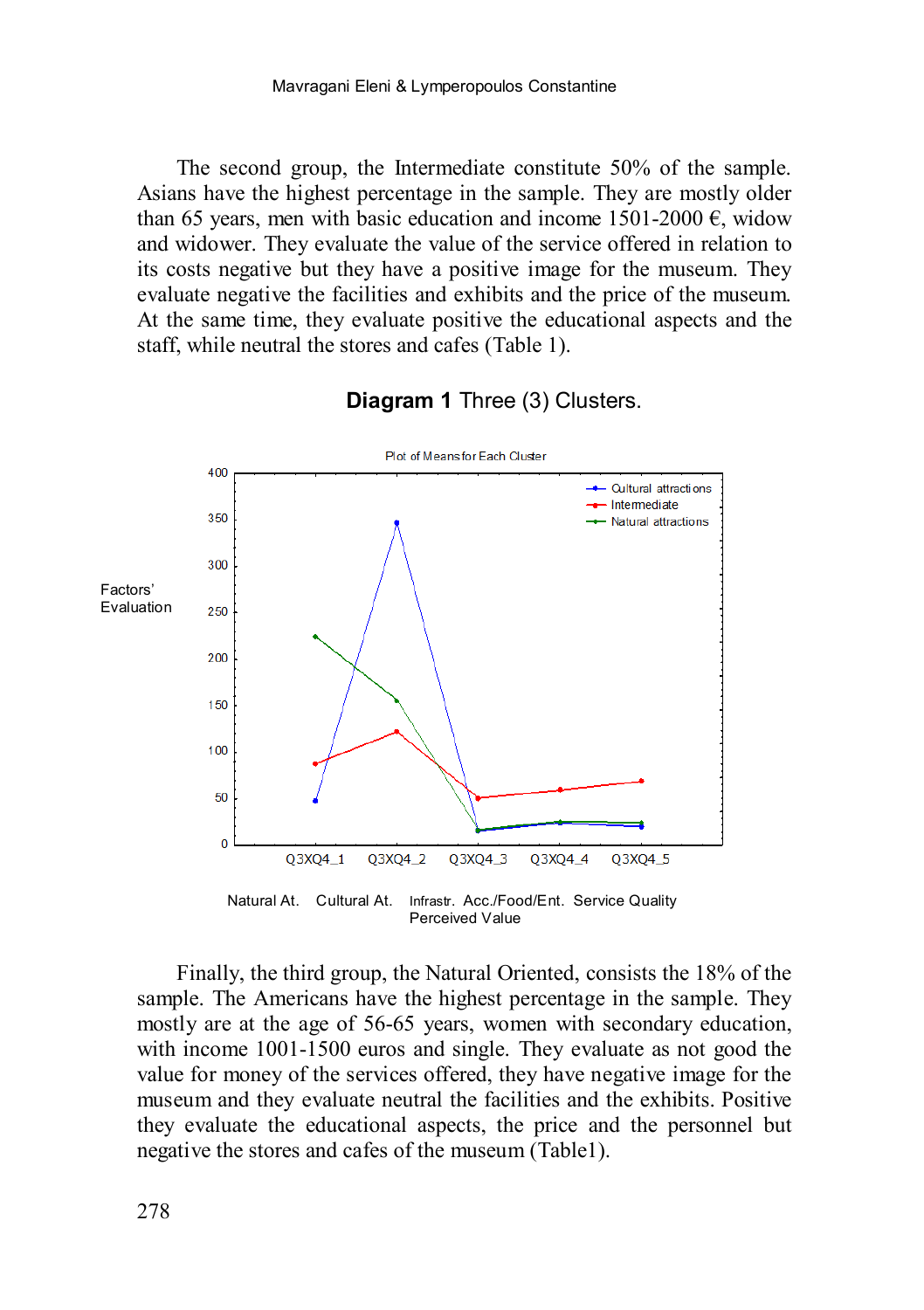| Clusters                   | Cultural Oriented      | Intermediate   | Natural Oriented |  |
|----------------------------|------------------------|----------------|------------------|--|
| Characteristics            |                        |                |                  |  |
| Size                       | 32%                    | 50%            | 18%              |  |
| Nationality                | Canadians              | Asians         | Americans        |  |
| Age                        | Older than 65<br>46-55 |                | 56-65            |  |
| Gender                     | Men                    | Men            | Women            |  |
| Education                  | Higher                 | Optional       | Secondary        |  |
| Income                     | Less than 1000         | 1501-2000      | 1001-1500        |  |
| <b>Family Status</b>       | Married with           | Widow, widower | Single           |  |
|                            | independent children   |                |                  |  |
| Value for Money            | Very good              | Bad            | Not good         |  |
| Image                      | Positive               | Positive       | Negative         |  |
| Facilities and             | Positive               | Negative       | Neutral          |  |
| Exhibits                   |                        |                |                  |  |
| <b>Educational Aspects</b> | Negative               | Positive       | Positive         |  |
| Price                      | Neutral                | Negative       | Positive         |  |
| Store, Cafe                | Positive               | Neutral        | Negative         |  |
| Personnel                  | Negative               | Positive       | Positive         |  |

## **Table 1** Clusters and their characteristics.

The Principal Components Analysis, extracts five (5) factors out of the 27 characteristics of the museum services. The principal component analysis of five (5) museums explains 60% of the total variance. This method leads to grouping the questions of the questionnaire into five (5) factors and describes the services' characteristics, as assessed by the respondents. The five (5) factors that came out are; Facilities and Exhibits, Educational Aspects, Price and Expected Quality, Store and Café, Personnel (Table 2).

Therefore, this analysis reveals that there are different factors that lead to the satisfaction of visiting a museum and visitors' satisfaction depends on the characteristics of the quality of the services.

**Table 2** Loadings of 27 characteristics and variances of 5 factors.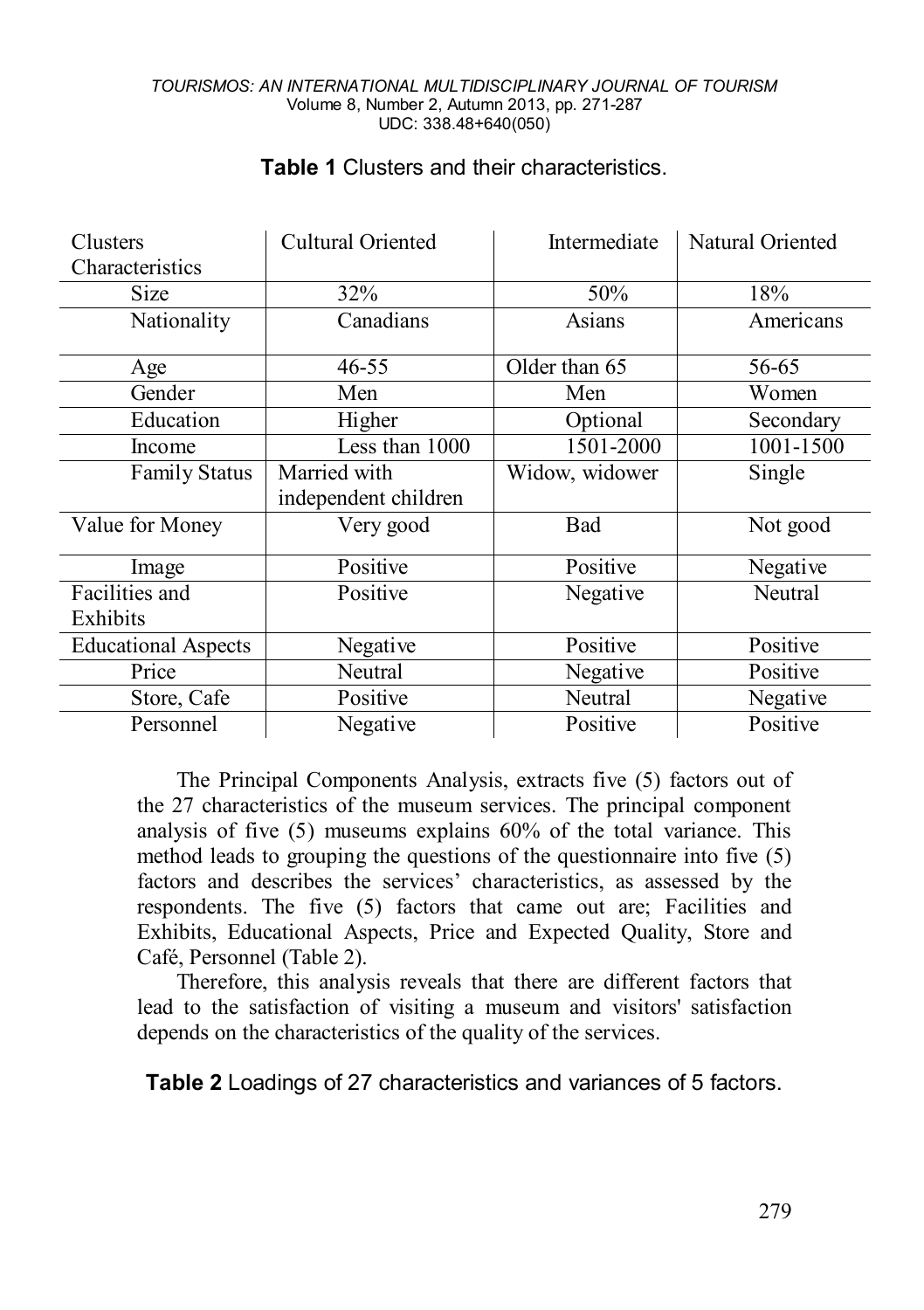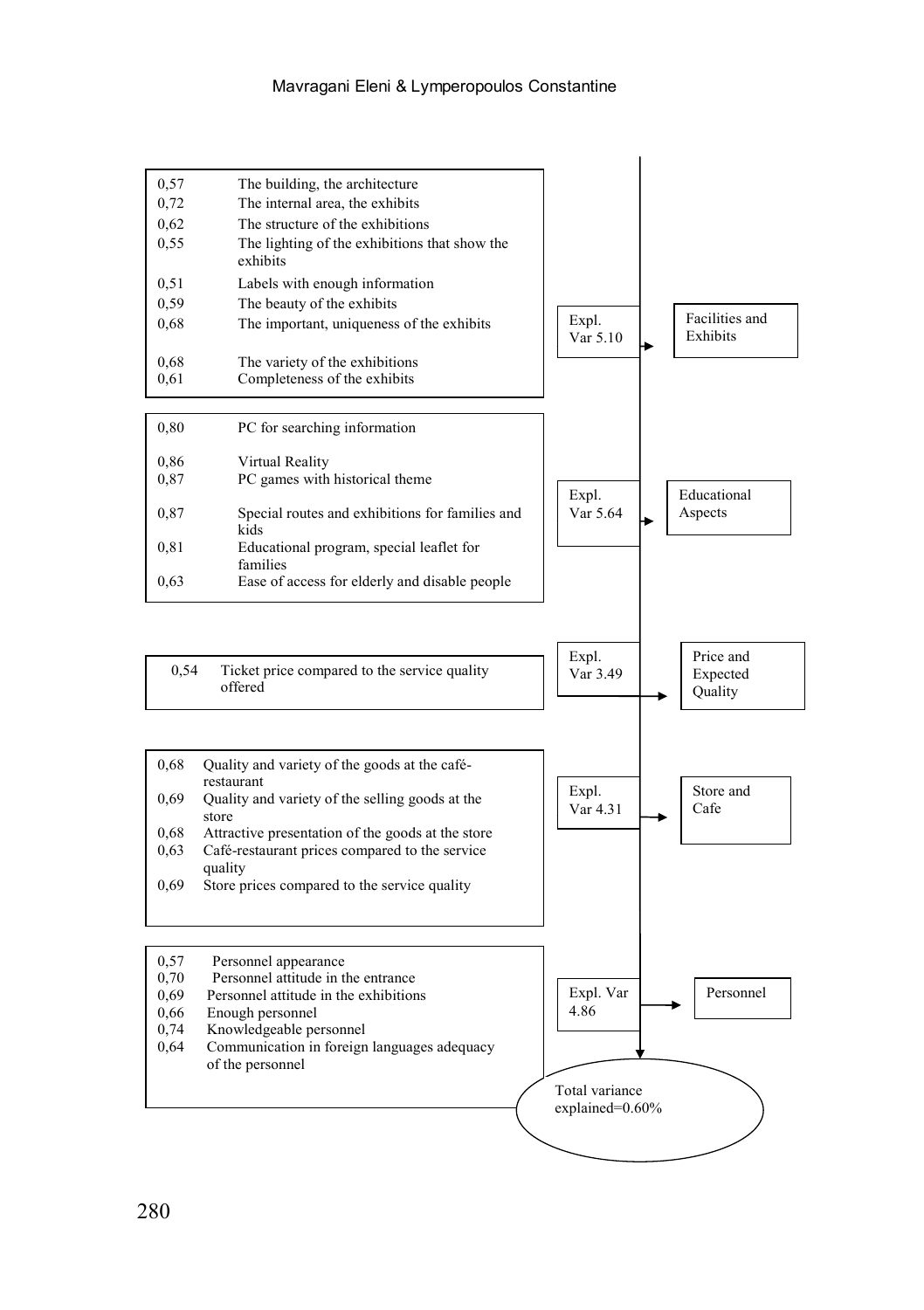These are in accordance to the literature (Nowacki, 2005; Lam & Hsu, 2006), that visitors are affected by specific factors which constitute the dimensions of the service quality. Taking into account the variables and the factors extracted from the Principal Components Analysis, the following model is created (Table 2), depicting the loadings of twentyseven (27) characteristics and the variance of each of the five (5) factors (Table 2).

The Diagram 2, illustrates how the three (3) groups of tourists, the clusters, they assess the five (5) factors. The vertical axis shows the Factor Scores and the horizontal the 5 Factors. When every factor gets the average, the value is zero and gets either negative or positive values. The statistics of this diagram are shown on Table 3.



#### **Diagram 2** Clusters per factors.

5 Factors

According to ANOVA (cluster per factor), the Cultural Oriented tourists are satisfied with the facilities and the exhibits, the museum cafes and the stores (Table 3). The price does not affect them much and are dissatisfied with the educational aspects and the personnel of the museum (Diagram 2). The Natural Oriented tourists, assess very negative the store and cafes, neutral the facilities and exhibits, as well as neutral the price and the expected quality. The educational aspects and the staff are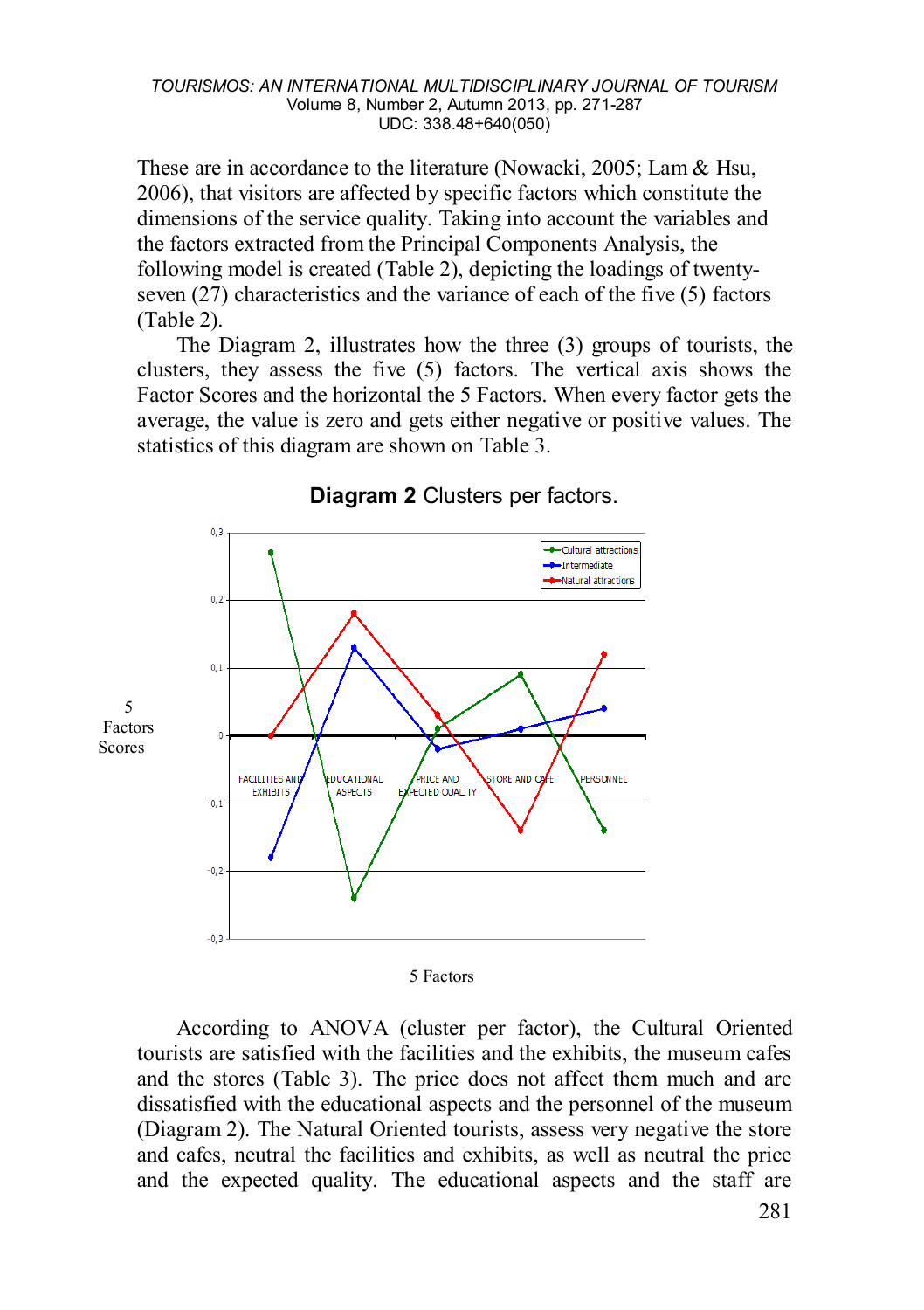evaluated positive (Table 3). The Intermediate tourists evaluate very negative the facilities and exhibits, but positive the educational aspects. Regarding the stores and cafes, are evaluated as neutral, while the personnel as positive (Table 3).

|                      | Facilities and<br>Exhibits | Educational<br>Aspects | Price and<br>Expected<br>Quality | <b>Store</b><br>and<br>Cafe | Personnel |
|----------------------|----------------------------|------------------------|----------------------------------|-----------------------------|-----------|
| Cultural<br>Oriented | 0,27                       | $-0,24$                | 0.01                             | 0,09                        | $-0.14$   |
| Intermediate         | $-0,18$                    | 0,13                   | $-0,02$                          | 0,01                        | 0,04      |
| Natural<br>Oriented  | 0,0                        | 0,18                   | 0.03                             | $-0.14$                     | 0.12      |

**Table 3.** Three (3) clusters and their factors's scores.

### **CONCLUSIONS AND IMPLICATIONS**

As the International Council of Museums (ICOM) defines, the museums are non-profit organizations, open to the public interest. Visitors expect different services depending on their visit motivations and get satisfaction, when are treated according to their needs (McLean, 1994). McLean (1994) points out that museums, are still not adopting a clear marketing strategy, despite the effort that has been done in this field. For museums, the need for long-term strategies and public education has now emerged, combined with sustainable development strategies. The museums have to set an attempt for sustainable tourism development, providing innovative opportunities for cooperation with the local community.

An important opportunity for sustainable development in the region and the simultaneous strengthening of museums is to develop a strong relationship between the museum and the local community (Cole, 2008). The locals are likely to contribute to the activities of the museum and visit the place with their friends and relatives, constituting the future audience (Cole, 2008). Attracting cultural tourists is a major strategy. This can be achieved by developing cooperation with cultural and tourist agencies and by creating a network to attract tourists, both at national and international level. When museums cooperate with travel agencies that organize tours and visits, they attract more audience (Runyard & French, 1999).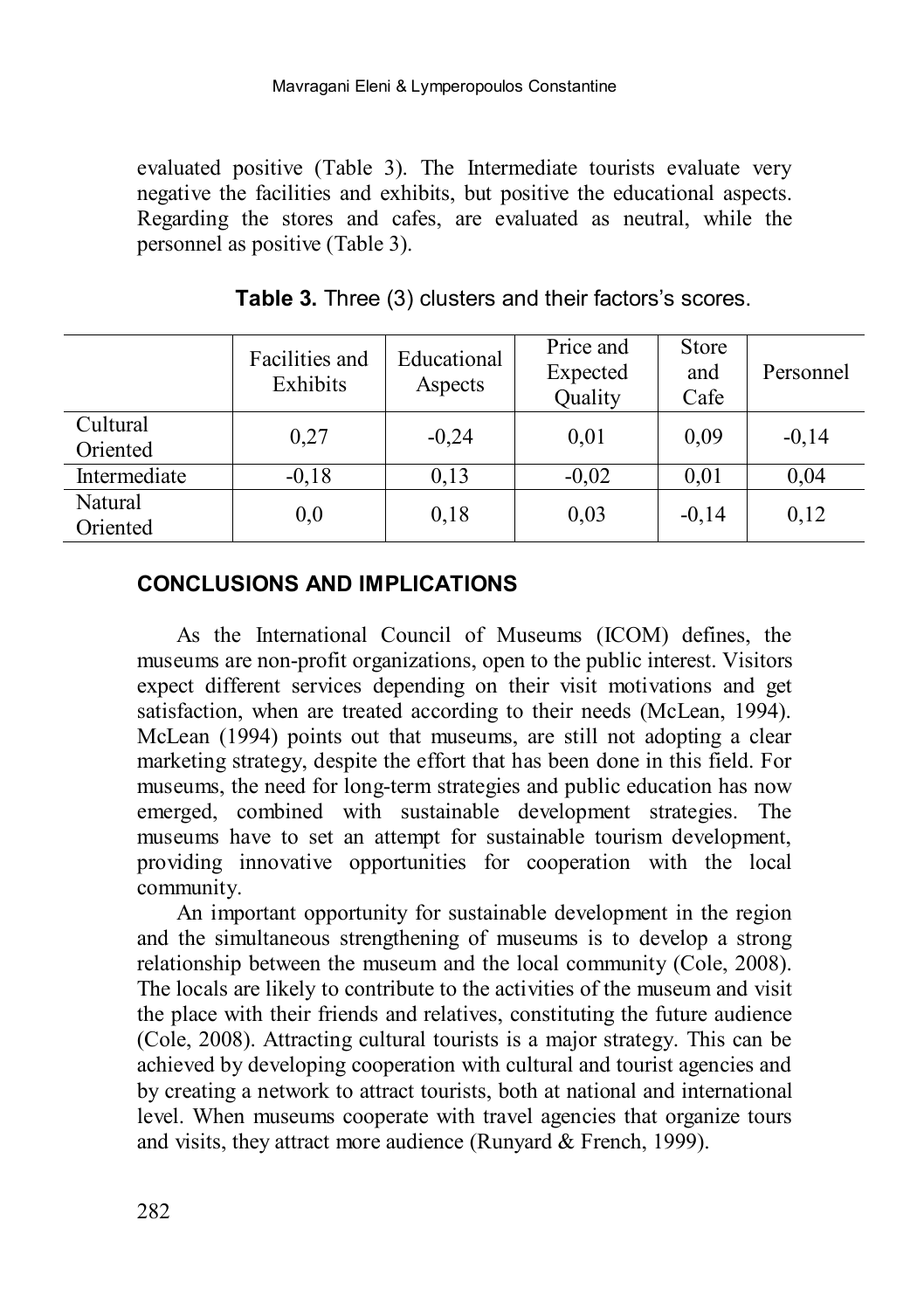The museum café and stores, can enhance the income of the organization, enrich the educational role and attract new visitors (Kotler et al., 2008; Rentschler, 2007; Cole, 2008, McPherson, 2006). In cooperation with the local community they can offer goods from native producers and artists and thus enhance the income of the local community. Social media, used by destination marketing organizations (DMOs), could influence a growing number of travelers and offer a number of challenges and opportunities to DMOs (Lange-Faria and Elliot, 2012), museums and cultural sites.

As defined by the International Council of Museums (ICOM), the museums are open for the public interest (non-profit organizations). Therefore, the success of marketing is measured by fulfilling their mission statement, providing quality services and offering unforgettable experiences. Customers expect different services depending on their motivations and become satisfied when are treated according to their needs (McLean, 1994). It is of high importance, the museum services offered to visitors, to be improved and the factors of dissatisfaction to be minimized, in order the very important group of cultural tourists, to become satisfied, thus to revisit and to recommend the museum to friends and relatives, via positive word of mouth.

The quantitative research of visitors-tourists of Greek museums reveals that, there are three different groups of tourists, three segments and confirms that visitors behave according to the group they belong. The survey confirms also the existence of five different factors that lead the groups of museum visitors to satisfaction. Therefore, in formulating a strategy to attract and satisfy the cultural tourists, the improvement in the provision of educational services and the better selection and training of the personnel are needed, since most problems are noticed on these aspects. The museum price and the expected quality do not affect visitors much on their satisfaction, although they need the retrieval of the services and goods at their stores and cafes.

Those responsible for the operation of museums may take under serious account these factors, in order to improve their organization and to design a clear strategy in accordance to visitors' demands, as well as satisfying each target groups' needs. The segmentation of the market and the targeting of specific groups with different offerings and packages, will meet the needs and the demands of each tourism segment. The increase of satisfied cultural tourists, could contribute to the possibility of revisit and positive word of mouth, and consist main factors for the sustainable tourism development of Greek destinations.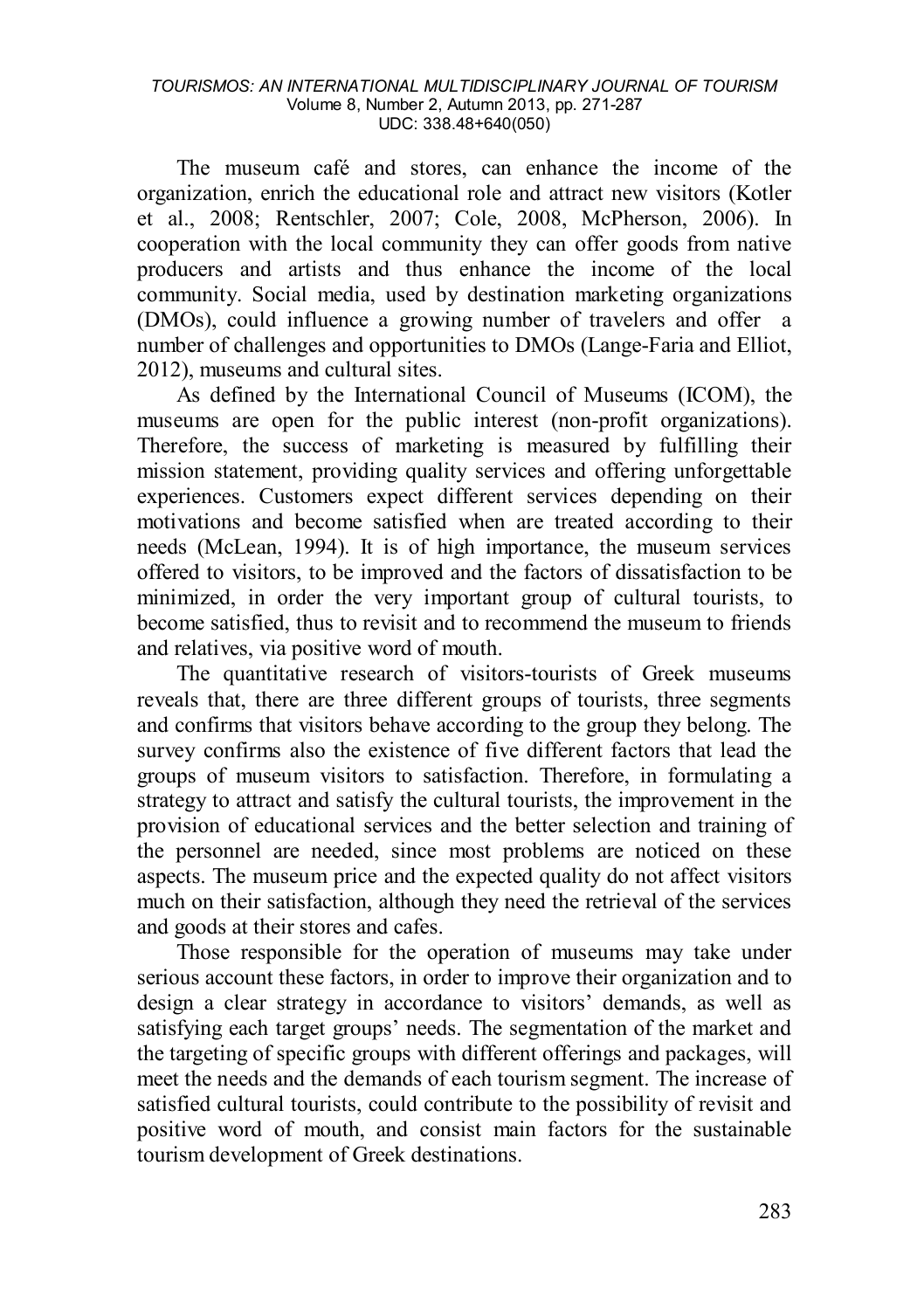#### **REFERENCES**

- Albacete-Saez, C.A., Fuentes-Fuentes, M.M. & Montes-Llorens, J.F. (2007). Service quality measurement in rural accommodation. *Annals of Tourism Research,* Vol. 34, No.1, pp.45-65.
- Buttle, F. (1996). SERVQUAL: Review, Critique, Research agenda. *European Journal of Marketing,* Vol. 30, No.1, pp.8-25.
- Caldwell, N. & Coshall, J. (2002). Measuring brand associations for museums and galleries using repertory analysis*. Journal of Management Decision,* Vol. 40, No.4, pp.7383-7392.
- Chaniotakis, I.E. & Lymperopoulos, C. (2009). Service quality effect on satisfaction and word of mouth in the health care industry. *Managing Service Quality,* Vol. 19, No.2, pp.229-242.
- Chhabra, D. (2009). Proposing a sustainable marketing framework for heritage tourism. *Journal of Sustainable Tourism,* Vol. 17, No.3, pp.303-320.
- Cole, D. (2008). Museum marketing as a tool for survival and creativity: the mining museum perspective. *Museum Management and Curatorship*, Vol. 23, No.2, pp.177-192.
- Constantin, D.L. & Mitrut, C. (2007). *Strategies for Cultural Tourism, Sustainability and Regional Development. A Case Study in Romania.*  Paper presented to the 47th Congress of European Regional Science Association, Paris.
- Deffner, A, Metaxas, T., Syrakoulis, K. & Papatheochari, T. (2009). Museums, marketing and tourism development: The case of the tobacco museum of Kavala. *Tourismos: An International Multidisciplinary Journal of Tourism,* Vol. 4, No.7, pp.57-76.
- De Ruyter, K., Bloemer, J.  $\&$  Peeters, P. (1997). Merging service quality and service satisfaction. An empirical test of an integrative model. *Journal of Economic Psychology*, Vol. 18, pp.387-406.
- Ekinci, Y. & Riley, M. (2001). Validating Quality Dimensions. *Annals of Tourism Research*, Vol. 28, pp.202-223.
- Ennew, C., Banerjee, A. & Li, D. (2000). Managing word of mouth communication: empirical evidence from India. *International Journal of Bank Marketing,* Vol. 18, No.2, pp.75-83.
- Eraqi, M. I. (2006). Tourism services quality (TourServQual) in Egypt. The viewpoints of external and internal customers. *Benchmarking: An International Journal*, Vol.13, No.4, pp.469-492.
- File, K.M., Cermak, D.S.P. & Prince, R.A. (1994). Word-of-mouth effects in professional services buyer behaviour. *Service Industries Journal*, Vol. 14, pp.301-314.
- Fornell, C. (1992). A National Customer Satisfaction Barometer: The Swedish Experience. *Journal of Marketing*, Vol. 56, pp.6-21.
- Frochot, I. & Hughes, H. (2000). Histoqual: The Development of a Historic Houses Assessment Scale. *Tourism Management*, Vol. 21, pp.157-167.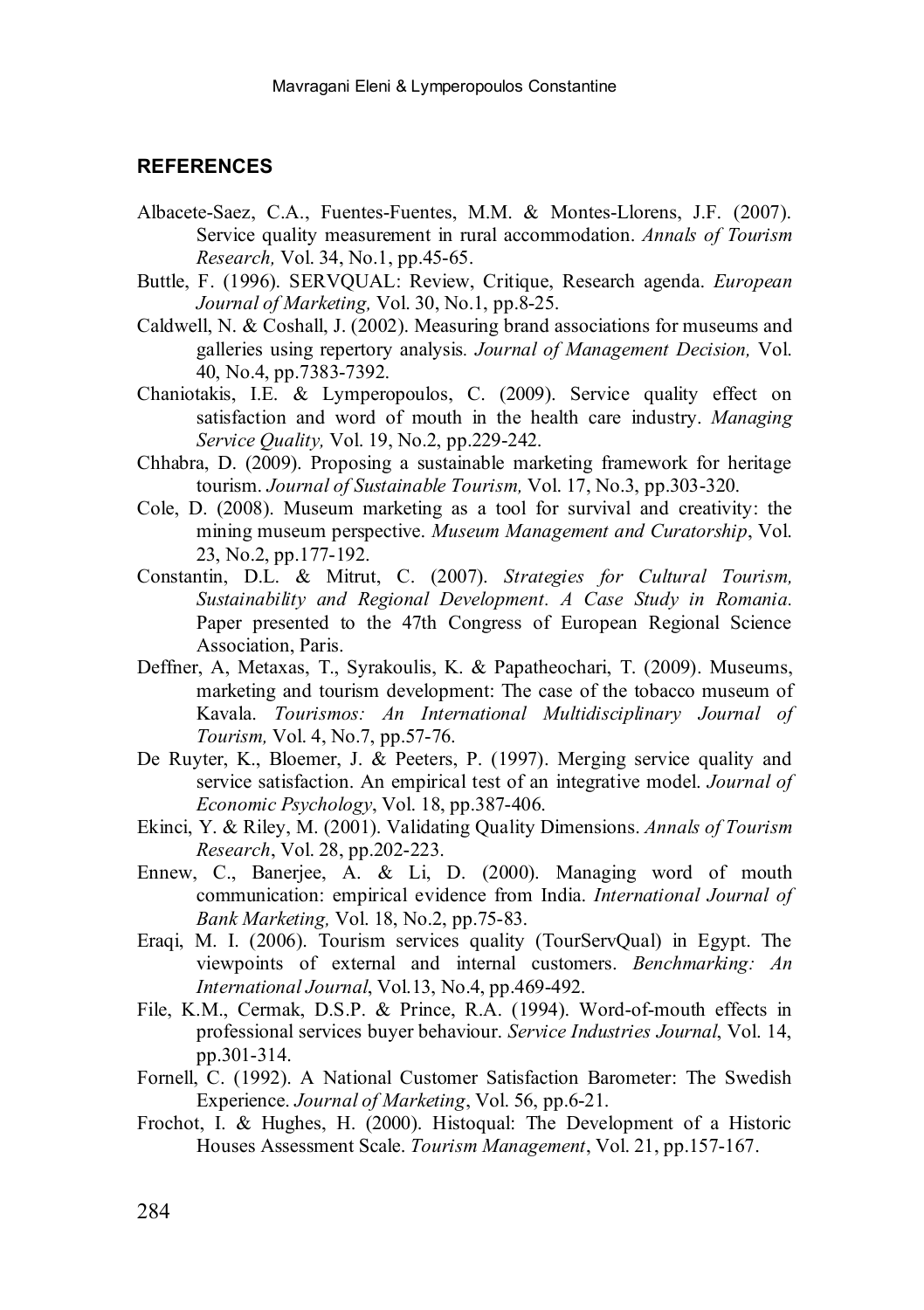- Harrison, P. & Shaw, R. (2004). Consumer Satisfaction and Post-purchase intentions: An exploratory Study of Museum Visitors. *International Journal of Arts Management*, Vol. 6, No.2, pp.23-32.
- Hennig- Thurau, T., Gwinner, K.P. & Gremler, D. (2002). Understanding relationship marketing outcomes: an integration of relational benefits and relationship quality. *Journal of Service Research,* Vol. 4, pp.230-247.
- Huo, Y. & Miller, D. (2007). Satisfaction Measurement of Small Tourism Sector (Museum): Samoa*. Asia Pacific Journal of Tourism Research,* Vol. 12, No.2, pp.103-117.
- Gilmore, A., Carson, D. & Ascencao, M. (2007). Sustainable tourism marketing at a World Heritage site. *Journal of Strategic Marketing,* Vol.15, pp.253-264.
- Kawashima, N. (1998). Knowing the Public. A Review of Museum Marketing Literature and Research*. Journal of Museum Management and Curatorship,* Vol. 17, No.1, pp.21-39.
- Kotler, G.N., Kotler Ph. & Kotler I.W. (2008). *Museum marketing and strategy: designing missions, building audiences, generating revenue and resources*. San Francisco, Jossey-Bass.
- Lam, T. & Hsu C.H.C. (2006). Predicting behavioral intention of choosing a travel destination. *Tourism Management,* Vol. 27, pp.589-599.
- Lang-Faria, W. & Elliot, S. (2012). Understanding the role of social media in destination marketing. *Tourismos: An International Multidisciplinary Journal of Tourism,* Vol. 7, No.1, pp.193-211.
- Lee, C.-K., Lee, Y.-K. & Wicks, B. (2004). Segmentation of festival motivation by nationality and satisfaction. *Tourism Management,* Vol. 25, pp.61-70.
- Luk, S. T. K., de Leon, C. T., Leong, F. & Li, E. (1993). Value segmentation of tourists' expectations of service quality. *Journal of Travel and Tourism Marketing*, Vol. 2, No.4, pp.23-38.
- Lymperopoulos, C. & Eeckels, B. (2003), Tourists' satisfaction level: Expectations and degree of realization. *Tourism Today,* Vol. 3, pp.68-94.
- McLean, F. C. (1994). Marketing in Museums: A Contextual Analysis. *Journal of Museum Management and Curatorship,* Vol. 12, pp.11-27.
- McPherson, G. (2006). Public memories and private tastes: The shifting definitions of museums and their visitors in the UK. *Journal of Museum Management and Curatorship,* Vol. 21, pp.44-57.
- Middleton, V.T.C. & Hawkins, R. (1998). *Sustainable Tourism. A Marketing Perspective.* Butterworth-Heinemann, Great Britain.
- Nowacki, M.M. (2005). Evaluating a museum as a tourist product using the servqual method. *Journal of Museum Management and Curatorship,* Vol. 20, pp.235-250.
- Oliver, R.L. (1999). Whence consumer loyalty. *Journal of Marketing*, Vol. 63, No.4, pp.33-44.
- O'Neill, M., Palmer, A. & Beggs, R. (1998). The effects of survey timing on perceptions of service quality. *Managing Service Quality*, Vol. 8, No.2, pp.126-132.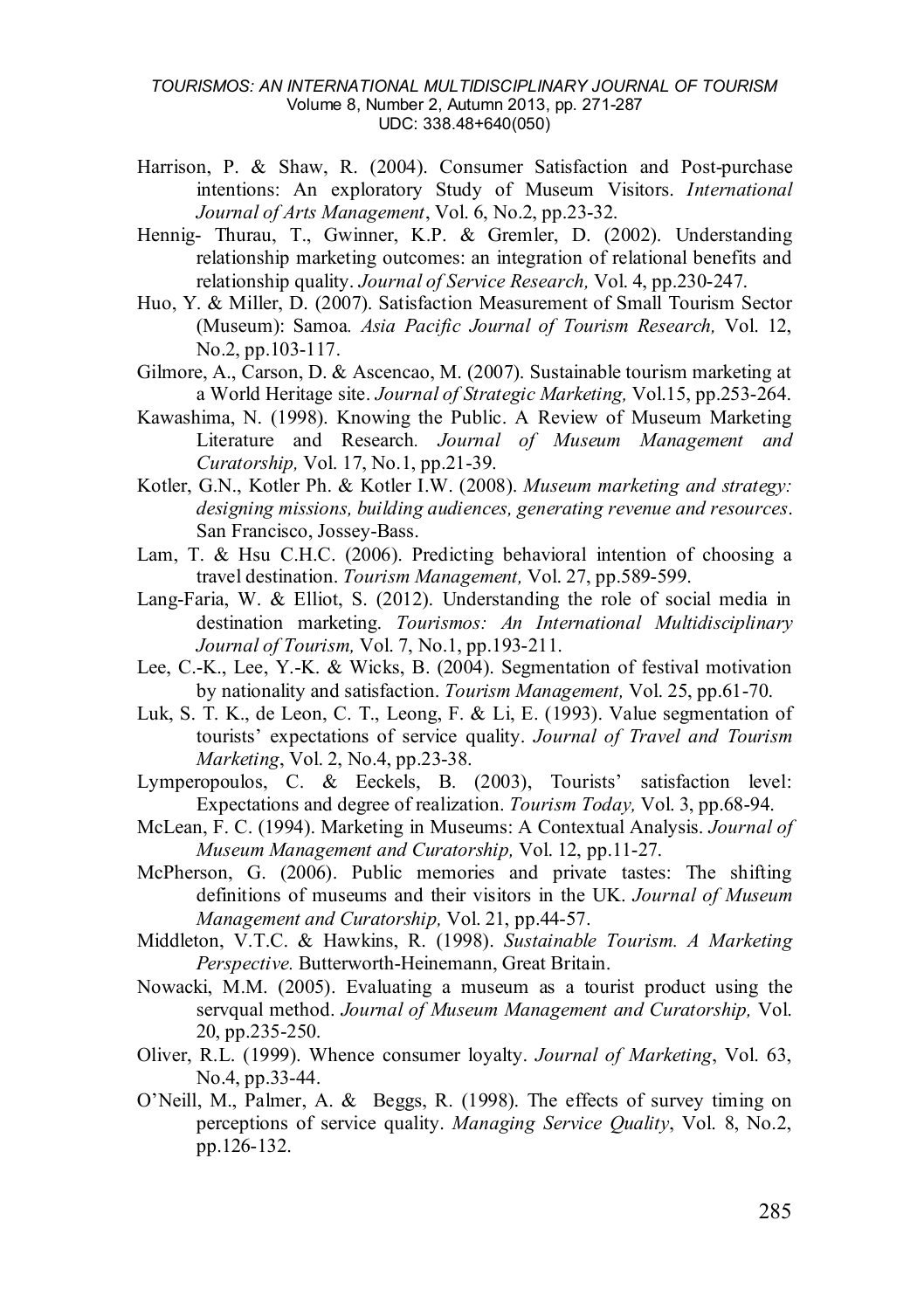- Parasuraman, P.A., Zeithaml, V.A. & Berry, L.L. (1988). SERVQUAL: A multiple-item scale for measuring consumer perceptions of service quality. *Journal of Retailing*, Vol. 64 No.1, pp.14-40.
- Parasuraman, A., Zeithaml, V.A. & Berry, L.L. (1991). Refinement and Reassessing of the SERVQUAL Scale. *Journal of Retailing,* Vol. 67, pp.420-450.
- Phaswana-Mafuga, N. & Haydam, N. (2005), Tourists' expectations and perceptions of the Robben Island Museum- a world heritage site. *Journal of Museum Management and Curatorship*, Vol. 20, pp.149-169.
- Rentschler, R. (2007). National marketing strategies in international travel tourism. *European Journal of Marketing*, Vol. 34, No.11/12, pp.1290- 1305.
- Rojas, C. & Camarero, C. (2008), Visitors' experience, mood and satisfaction in the heritage context: Evidence from an interpretation center*. Tourism Management,* Vol. 29, pp.525-537.
- Rowley, J. (1999). Measuring total customer experience in museums. *International Journal of Contemporary Hospitality Management,* Vol. 11, No.6, pp.303-308.
- Runyard, S. & French, Y. (1999). *Marketing & Public Relations Handbook.* The Stationery Office, London, UK.
- Ryan, C. & Cliff, A. (1997). Do travel agencies measure up to customer expectation? An empirical investigation of travel agencies' service quality as measured by SERVQUAL. *Journal of Travel and Tourism Marketing*, Vol. 6, No.2, pp.1-27.
- Sdrali, D. & Chazapi, K. (2007). Cultural tourism in a Greek insular community: The residents' perspective. *Tourismos: An International Multidisciplinary Journal of Tourism,* Vol. 2, No.2, pp.61-75.
- Shemwell, D. (1998). Customer-service provider relationships: an empirical test of a model of a service quality, satisfaction, and relationship-oriented outcomes. *International Journal of Service Industry Management*, Vol. 9, No.2, pp.155-168.
- Soderlund, M. (2008). Customer satisfaction and its consequences on customer behavior revisited- the impact of different levels of satisfaction on wordof-mouth, feedback to the supplier and loyalty. *International Journal of Service Industry Management,* Vol. 9, No.2, pp.169-188.
- Taylor, S.A., Sharland, A., Cronin, J.J. & Bullard, W. (1993). Recreational service quality in the international setting. *International Journal of Service Industry Management*, Vol. 4, pp.68-86.
- Tobelem, J.-M. (1998). The Marketing Approach in Museums*. Journal of Museum Management and Curatorship,* Vol. 16, No.4, pp.337-354.
- Tse, D.K. & Wilton, P.C. (1988). Models of consumer satisfaction formation. An extension*. Journal of Marketing Research,* Vol. 25, No.2, pp.204-212.
- Zeithaml, V., Berry, L. & Parasuraman, A. (1993). The nature and determinants of customer expectations of services. *Journal of the Academy Marketing Service,* Vol. 21, pp.1-12.